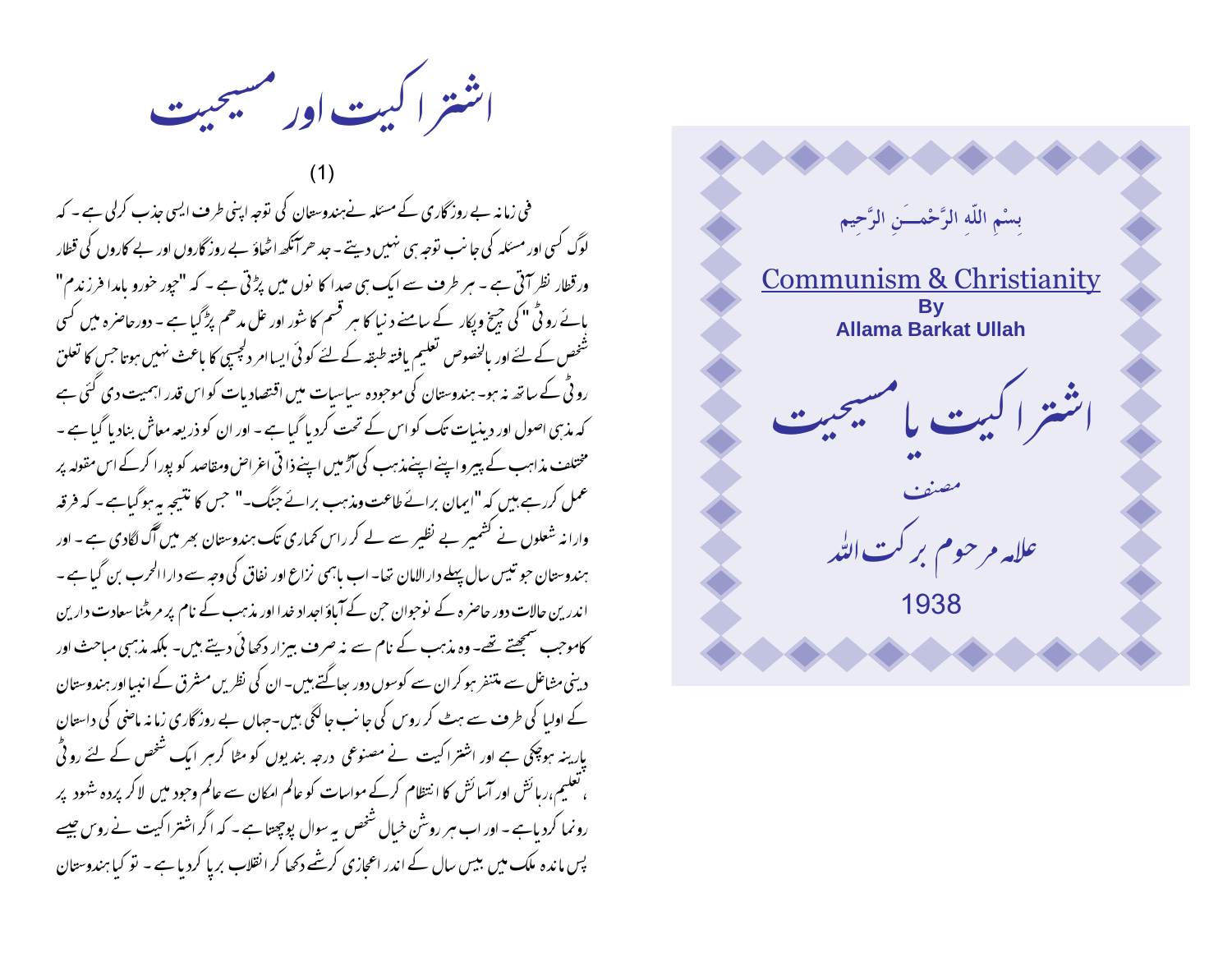سمرمایہ داری میں سمرے سے یہ صلاحیت ہی نہیں۔ کہ د نیا کی اچھی چیزوں اور نعمتوں کو محبت اور ایضاف کے اصول کے مطابق گقسیم کرے۔لیکن خدانے اس د نیا کی لعمتیں سب کے لئے رکھی بیں۔ اور اس کا یہ ہر گزمطلب نہیں ہے ۔ کہ ان نعتموں کی نقسیم موحودہ اقتصادی حالات کے مطابق حودی اور طمع کی بنا پر کی جائے ۔

فی زمانہ میں روس ایک ایسا ملک ہے جس میں اشتر اکیت نے اپنی اقتصادیات کی بنیاد مقابلہ کی بحائے اتفاق ،موالات اور کوآپریش پرر کھ کر بیس سال کے اندر عظیم پیمانے پر ایسا انقلاب پیدا کردیا ہے ۔حبن کی نظیر تاریخ میں تھمیں نہیں ملتی۔ پس ہمار ے ملک کے نوحوان خیال کرتے ہیں کہ اگر ہندوستان میں بھی اشتراکیت کا بول بالا ہوجائے ۔ تو ہمارے کل اقتصادی مسائل عل ہوجائیں گے۔اس میں تحچھ شک نہیں۔ کہ اشتراکیت کاسب سے زیادہ دلکش اور روشن پہلویہی ہے کہ اس نے اپنی اقتصاد بات کی بنیاد کوآپریش پر رکھی ہے ۔لیکن کوئی صحیح العقل شخص اشتراکیت کے بد نماداعوں کی طرف سے اپنی آنکھیں بند نہیں کرسکتا۔ اشتراکیت سوسائٹی کے مختلف طبقوں میں منافرت کے جذبات پھیلاتی ہے - اور مزدوروں کی حماعت کو یہ تلقین کرتی ہے کہ سمرما یہ داروں کے وحبود کو د نباسے نا بود کردیا جائے علاوہ ازیں اشتر اکیت کے پاس ایسے محرکات اور معلات ہنیں۔ حہن کے ذریعہ وہ لوگوں کو سمرما بہ داری کی جانب سے ہٹا سکے ۔ اور انسان کی خود ی اور طمع پر غالب آسکے۔ پس وہ اپنے مقاصد کو حاصل کرنے کےلئے لوگوں کو مجبور کرتی ہے کہ وہ اس کے پروگرام پر عمل کریں ۔ پس اشتر اکیت حودی اور طمع کا قلع قمع نہیں کرسکتی۔ کیونکہ ان کا تعلق عنیر مادی امور کے ساتھ ہے ۔ حن کا اشتر اکیت سمرے سے الکار کرتی ہے ۔اشتر اکیت تعدی ، حبیرو تشدد ، قتل اور حون کے ہتھیاروں سے اپنا کام کالتی ہے - اور آزادی کی دشمن ہے ، مادیت ، المحاد ، اور لامذہبی اس کی بنیادیں بین۔وقت کو تاہ وقصہ طولانی ، ور نہ روس کی گذشتہ بیس سالہ تاریخ سے ثابت کیاجاسکتا ہے ۔ کہ اس کاایک ایک ورق ان با نوں کی زندہ مثال ہے ۔

کے لئے اشتراکیت کا قیام اس کے اقتصادی مسائل کے لئے نفع بحش نہیں ہوگا؟ہندوستان کے کروڑوں باشندوں کے لئے بہ سوال زند کی اور موت کاسوال ہو گیا ہے ۔ اگر بنظر تعمق دیکھا جائے ۔ تو اقتصادی معتقدات اور موحبودہ حالات کے اندر فساد کی حِڑل تقابل اور Competition ہے۔ہماری اقتصادی عمارت مقابلہ کی بنیاد پر قائم کی کئی ہے ۔ خشت اول حپوں نہد معمار گج تاثریا ہے رود دیوار گج مقابلہ کی روح کی یہ خصوصیت ہے کہ ہر شخص یہی چاہتا ہے کہ دوسمروں کو جائز وناجائز طریقوں سے پیچیاڑ کر حنود آگے بڑھے۔ پس موحبودہ اقتصاد بات اس دوڑ کی ما نند ہے۔ جس میں ہر شخص اسی سمر توڑ کوشش میں لگارہتا ہے ۔ کہ میں کامیاب ہو کر دوسمروں سے گوئے سبقت لے جاؤں - اور یاقی تمام حریف دیوالیہ ہوجائیں۔پس خودی اور طمع سرمایہ داری کی عمارت کے بنیادی پتھر بیں۔ حبوہر قسم کے اتفاق ، یگانگت اور محبت کے جا فی دشمن بیں۔اب تلخ تجربہ نے ہم پر ظاہر کردیا ہے کہ مغرب کے زیر اثر مانچسٹر کے مدرسہ اقتصادیات Manchester School of) (Ecnomicsشا جو سبزیاغ ہم کو مثروع سروع میں دکھائے تھے۔ ان کی حقیقت اور وقعت سراب سے زیادہ نہیں ہے - اور ہندوستانی قوم ہر گز ترقی نہیں کرسکتی - اگر وہ معدودے چند خوشحال سمرمایہ داروں پر اور بچا نوے یا زیادہ فی صد بھو کوں پر مشتمل ہو گی۔ جہاں سمرمایہ دار فاقہ مىتوں كومخاطب كركے كھىس۔ عَوْمَائے کارخانہ آہنگری زمن گلیا نگ ارعنون کلیسا زآن تو

نخلے کہ ش<sup>ر</sup>خراج بروی نہذ<sup>م</sup>ن <sub>ی</sub> باغ بهشت وسدرہ وطوی<sup>ع</sup>ی زآن تو تلخامہ کہ درد سر آروزآن من مسلسلے پاک آدم وحواازان تو مرغا پی و تدرود کیوترازآن من سلطل سمادشهپر عنقاازآن تو ايں خاک وآنچهِ از شکم ادران من وزخاک تابہ عرش معلی ارْآن تو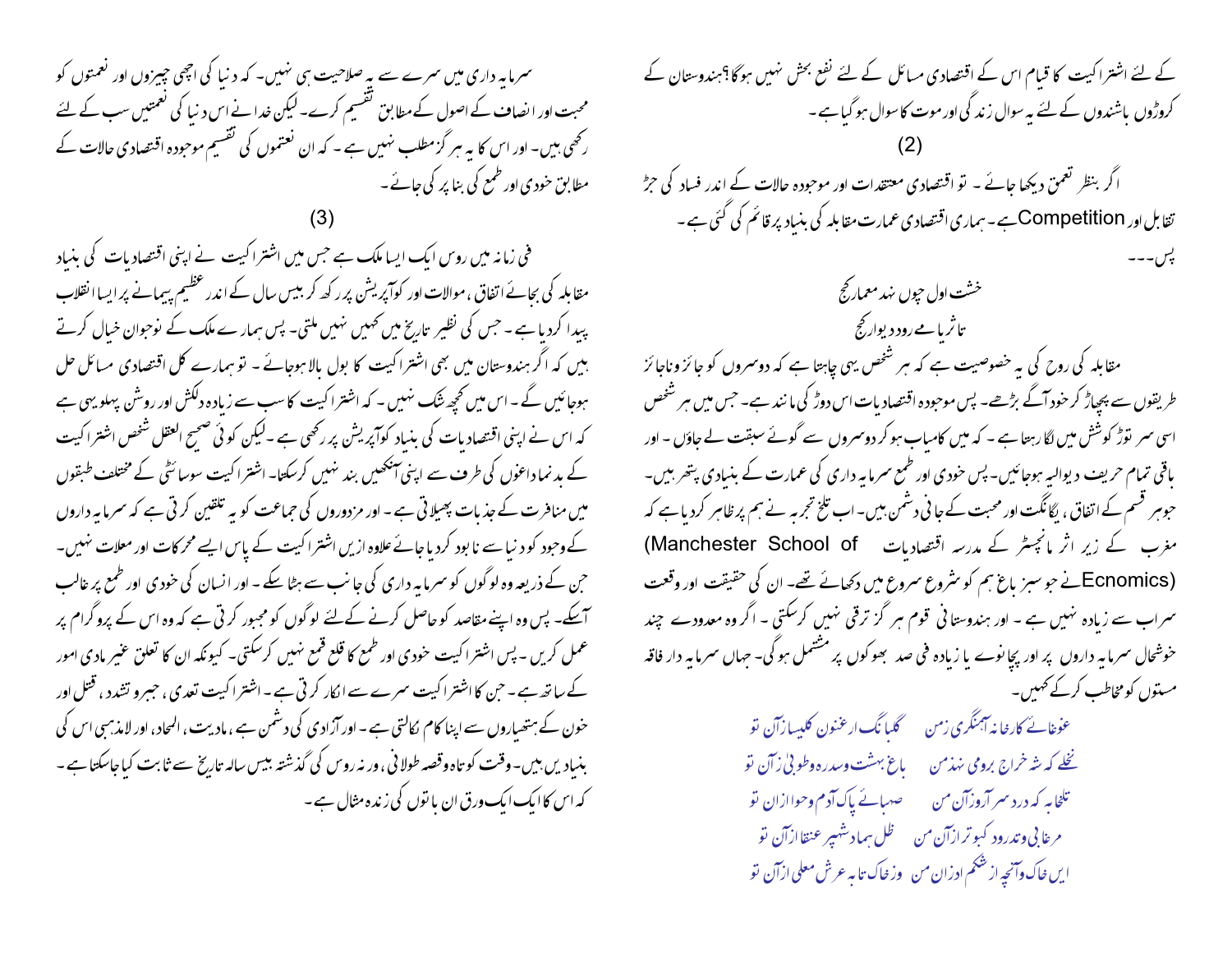عمل کرے تو یہ جان لو کہ اس نے تمام مثر یعت پر عمل کرلیا۔ چنانچہ انجیل جلیل میں ارشاد ہوا ہے کہ "آپس کی محبت کے سوا کسی چیز میں کسی کے قرصدار نہ ہو۔ کیونکہ حبوشخص دوسمرے سے محبت رکھتا ہے ۔اس نے سٹریعت پر پوراعمل کرایا۔ کیونکہ یہ احکام کہ زنانہ کر، حون نہ کر، حپوری نہ کر، لالچ نہ کر، اور ان کےسوااور حبو کو ئی حکم ہو، ان سب کا خلاصہ اس بات میں یا یا جاتا ہے کہ اپنے ابنائے جنس سے اپنی مانند محبت رکھ ۔ محبت اپنے ابنائے جنس سے یدی نہیں کرتی ۔ اس واسطے محبت سٹریعت کی تعمیل و تنممیل ہے ۔"(خط رومیوں رکوع 13)۔تمام حقوق العباد اسی زمرہ میں آجاتے بیں۔ پس محبت کا اصل الاصول جامع اور مانع ہے - حبو تمام آئین وقوانین اور فقہ پر حاوی ہے۔ خلل پذیر بود ہر بنا کہ ہے بینی گر بنائے محبت کہ خالی از خلل است یہ اصل انسان کے روزمرہ کے فرائض کے ساتھ وابستہ کیا گیا ہے - اور انسانی اخلاق کا نصب العین قرار دے دیا گیا ہے - پس خدا کی بادشاہت کے اس اصل نے ہر قسم کی درجہ بندی تفریق اور تمہیز کومٹادیا۔اور جس بات کواشتراکیت نے آج حبیر اور تشدد کے ذریعہ حاصل کیا ہے دوہزار سال ہوئے ، کلمتہ اللہ نے محبت کے زرین اصل کے ذریعہ اس کوحاصل کرنے کاراستہ دکھادیا تھا۔ محبت کا اصل خودی کا عین نقیض ہے ۔ محبت اور خودی اجتماع الصدین بیں۔ جہاں محبت ہےوہاں حودی نہیں ہوسکتی ۔ کیونکہ محبت کاحبوم حود انکاری اور ایثار نفسی ہے ۔اسی طرح طمع اور محبت دو نوں ایک دوسرے سے بیگا نہ بیں کلمتہ اللہ نے سمرہا بہ داروں کو فرما یا کہ " کوئی شخص دو مالکوں کی خدمت نہیں کرسکتا۔ کیونکہ یا تووہ ایک سے عداوت رکھیگا۔ اور دوسمرے سے محبت ، اور پاایک سے ملارہیگا- اور دوسمرے کو ناچیز جانے گا- تم خدااور دولت دو نوں کی خدمت نہیں کرسکتے-" (حصرت متی رکوع 6آیت 24)۔ ابن اللہ نے طامع لوگوں کو فرمایا: خبر دار ہر طرح کے لالچ سے اپنے آپ کو بجائے رکھو کیونکہ کسی کی زندگی اس کے مال کی کنثرت پر موقوف نہیں (حصرت لوقا ر کوع 12 آیت 15) کلمتہ اللہ کی لگاہ میں طمع گناہ کبیرہ میں سے تھا۔ چنانچہ انجیل مقدس میں وارد ہوا ہے کہ " لالچ بت پرستی کے برابر ہے ۔" (خط کلسیوں رکوع 3 آیت 5) یہی وجہ تھی کہ مالدار اور سمرمایہ دار اشخاص کلمتہ اللہ اور آپ کے حوار ئین سے کنارہ کش رہتے تھے۔

پس لازم ہے کہ ہندوستان کسی ایسے سیاسی اور اقتصادی لائحہ عمل کی تلاش کرے۔حس میں اشترا کیت کی تمام خوبیاں موحود ہوں۔ لیکن اس کی برائیاں مفقود ہوں۔ مسیحی مذہب کا یہ دعویٰ ہے کہ اس کے پاس اس قسم کا تعمیری پروگرام موجو دہے۔ جس کا نام مسیحی اصطلاح نے "خدا کی بادشاہت " رکھاہے۔ اور وہ پروگرام روسی اشتر اکیت کا حواب ہے ۔مسیحیت کا بہ دعویٰ ہے کہ بہ بادشاہت اٹل ہے ۔ اور اس کا بادشاہ ازلی اور ایدی بے نظیر شخصیت کا مالک ہے ۔ اور اس کا لائحہ عمل ایک ایسا پروگرام ہے۔ حوعالمگیر ہے - یہ مادشاہت پروگرام کو مرتب کرتی ہے ۔ اور اس کا بادشاہ لوگوں کو اس کے پروگرام پر عمل کرنے کی توفیق عطا کرتا ہے ۔ آؤ ہم چند لمحوں کے لئے دیکھیں، کہ آیامادہ پرست اور ملحدا نہ اشتر اکیت ہندوستان کی اقتصادی مشکلت کوحل کرے گی یا اس مبارک کام میں "خدا کی بادشاہت " کے اصول ہمارے راہنما ہوں گے۔

خدا کی بادہشت کے بنیادی اصول بہ ہیں۔ کہ خدا ہمارا باپ ہے ۔ حو ہر فرد بسٹر سے ازلی اور ابدی محبت کرتاہے۔ او ر کل بنی نوع انسان بلا لحاظ ذات ، مذہب ، نسل ، رنگ ، قوم اور ملک وعنیرہ ایک دوسمرے کے سائی اور خدا کی بادشاہت کے سٹریک بیں۔اس بادشاہت کے بانی کاارشاد ہے کہ " تہارا پاپ ایک ہی ہے حواسمان پر ہے اور تم سب ہیائی ہو(حصرت متی رکوع 23 آیت

یہ پہلاسبق ہے کتاب بدا کا ہے کہ ہے ساری مخلوق کنیہ خدا کا اس مواخات کی وجہ سے ہر شخص پر یہ فرص عائد کردیا گیا ہے کہ وہ دوسمروں سے اس طرح محبت کرے ۔ حس طرح اپنے آپ سے محبت کرتا ہے ۔ ہر ایک شخص کو حبوخدا کی بادشاہت کا ممبر ہے مساوی حقوق حاصل ہیں۔ پس خدا کی بادشاہت کا اصل الاصول محبت ہے ۔ اور احوت ومساوات اس بادشاہت کے بنیادی اصول بیں۔ محبت،احوت اور مساوات کےاصول کا یہ تقاصد ہے کہ دوسمروں کے ساتھ وہی سلوک روارکھا

جائے ، حبو ہر انسان اپنے لئے چاہتاہے - سچ پوچھو، توحقیقت پہ ہے کہ اگرانسان محبت کے اصول پر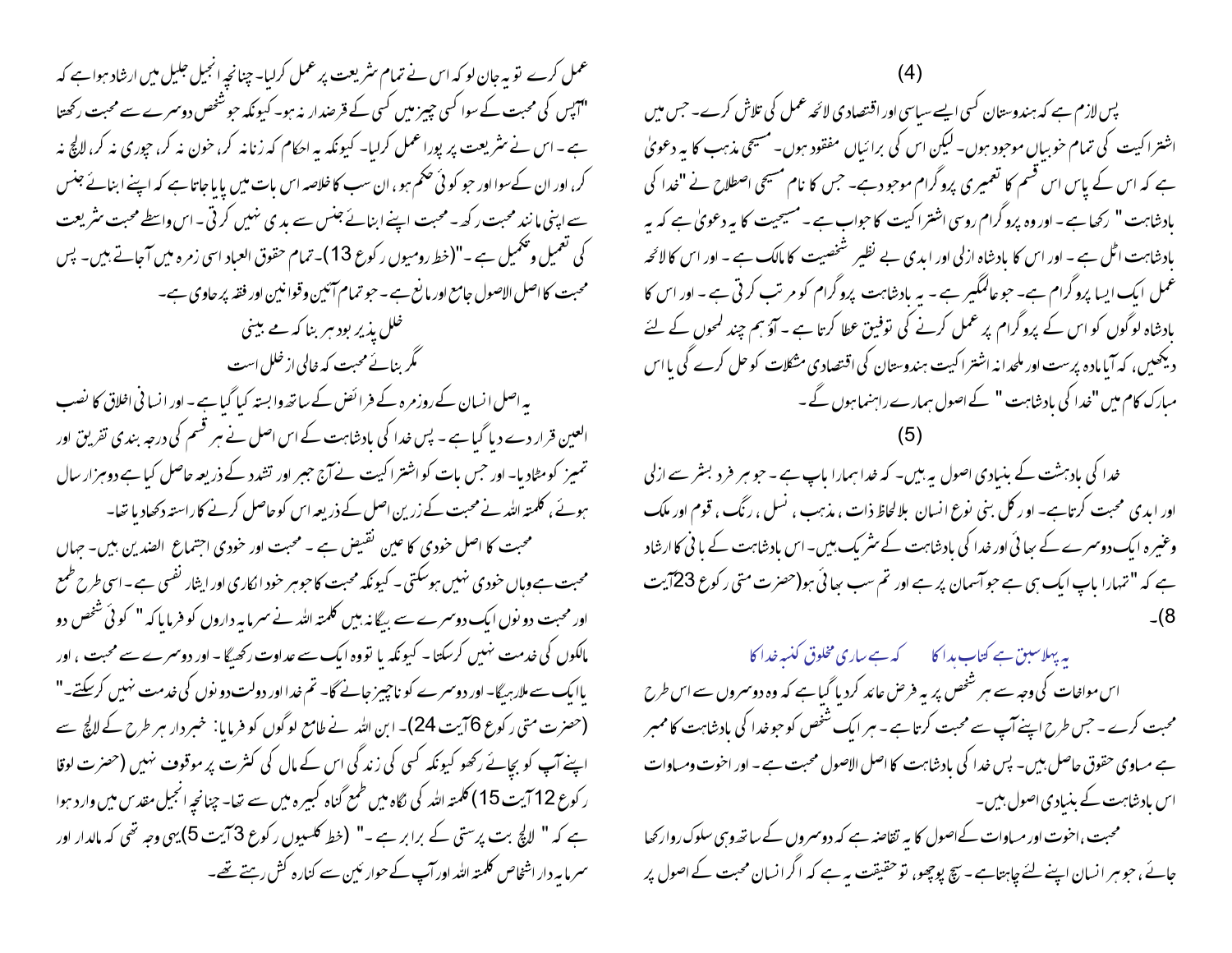کیونکہ یہ بات اس کی طبع پر ناگوار گذری - جناب مسح نے اس کو <sub>ک</sub>ھا - تو کس طرح <sub>ک</sub>ھہ سکتا ہے کہ میں نے سٹریعت اور صحائف انبیا پر عمل کیا ہے۔ درآنجالیکہ سٹریعت میں لکھا ہے کہ اپنے ابنائے جنس سے اپنی ما نند محبت رکھ۔ دیکھ تیرے بہت سے ہیا ئی حوآل ابراہیم بیں چیتھڑوں میں زند کی بسر کررہے ہیں۔ اور بھو کوں مررہے ہیں ۔ اور تبیراٹھر مال ، اسیاب اور سامان خور دو نوش سے بھرا پڑاہے۔ اور اس میں سے تحیمہ نہیں لکلتا۔"

حب ابن الله معبوث موئے۔ اور آپ نے خلق خدا کو نجات کا پیغام دینا سٹروع کیا۔ توابتدا ہی میں پہلی بات حبوآپ نے کی وہ بہ تھی ۔کہ آپ نے غدا کی بادشاہت کا پروگرام مر تب کیا۔ اور مرتے دم تک آپ اس لائحہ عمل پر کار فرمارہے ۔آپ نے سبت کے روزحب خلق خدا ناصرت کے عبادت خانہ میں جمع تھی۔ بھرے مجمع میں کھڑے ہو کراپنی زبان معجز بیان سے فرمایا: خدا نے مجھے مسح کیا ہے - تاکہ عریبوں کو حن کو دولتمندوں نے یاؤ ں تلے روند رکھا ہے - خوشخبری دوں- ان کو حبو مجلسی اور سیاسی قبیود کی زنجیزوں میں جکڑے ہوئے ہیں ۔ رسڈگاری بخشوں - ان کو حبن کے بدن حپور اور شکستہ بیں۔اور حمِن کے ماحول نا گفتہ ہہ بیں۔شفااور طاقت دوں کچلے ہوؤں کوآراد کروں۔اور سب کوخدا کی بادشاہت کی بشارت دوں۔"(حصرت لوقا رکوع 4)۔ اس پروگرام کاپہلا قدم عربیبوں اور مفلسوں سے متعلق تھا۔ اور آپ نے بیانگ بلند فرمایا کہ " مبارک بیں وہ حومفلس بیں۔ کیونکہ خدا کی بادشاہت انهبیں کی ہے (حصرت متی رکوع 5)۔ابن اللہ اس دنیامیں معبوث ہو کرآئے - تاکہ دنیا کی کاپا پلٹ دیں۔ اور ایک نبا آسمان اور نئی زمین معرض وحبود میں آئے ۔ اور یہ د نبا حبو خدا اور اس کے مسح کی ہوجائے - بالفاظ دیگر خدا کی بادشاہت موحبود ہ دور کی جگہ لے لے - اس مقصد کو مد نظر رکھ کر جناب مسح نے اپنالائحہ عمل تجویز فرمایا- تاکہ خدا کی بادشاہت عالمگیر پیمانہ پر اس د نیامیں ہمیشہ کےلئے قائم ہوجائے۔

ابن اللہ نے اس پروگرام کی تفصیل کو تمثیلوں کے ذریعہ دنیا کے ذہن نشین کردیا- اور سکھلایا کہ ہر شخص کی آمد نی اس کی صروریات کے مطابق ہو نی چاہیے۔ طوالت کے خوف کی وجہ سے پس کلمتہ اللہ کی تعلیم کے مطابق خدا کی بادشاہت کی بنباد کسی ایسے اصل پر مبنی نہیں ہوسکتی ۔ حس کا تعلق خودی اور طمع کے ساتھ ہو۔ پس اس بادشاہت کے اقتصادی ِ نظام اور اصول تقابل اور (Competition) پر قائم نہیں ہوسکتے ۔ بلکہ صرف کوآپریش موالات اور محبت کے اصول پر سی قائم ہوسکتے ہیں۔۔۔۔۔۔۔۔۔۔۔۔۔۔۔۔۔۔۔۔۔

ایسا کوآپریش اشتراکیت کی طرح حببر و تشدد قس ،وخون کے ذریعہ معرض وحود میں نہیں ۔<br>اسکتا- بلکہ الہیٰ ، محبت ، احنوت، اور مساوات اس بادشاہت کی سیاسیات اور اقتصادیات کی محرک اور بنیاد ہیں۔ پس خدا کی بادشاہت کے تصور میں وہ عنصر حبواشترا کیت کا روشن پہلو ہے ۔ بطرز احسن موحبود ہے۔اور وہ تمام عناصر حبواشتر اکیت پر بد نما دھبے ہیں۔اس نصور سے نکینۂً غائب ہیں۔ اس بادشاہت میں ملو کیت اور اشتراکیت کے بد ترین عناصر یعنی حوروظلم، تعدی اور استیداد ،عقوبت و تعذیب، جدال وقتال کو دخل نهیں، کیونکہ اس کی اقتصادیات،محبت، وشفقت، ہمدردی اور رحم ،حق اور عدل ،فروتنی انکساری اور خلق خدا کی خدمت پر قائم ہیں۔ پس اس بادشاہت کے ممبروں پر عداوت اور نزاع ۔ کینہ اور حسد ، عضہ اور شقاق بغض، اور قتل ،مستی اور لهوولعب ممنوع اور حرام ہیں۔ کیونکہ یہ سب ماتیں اس کے اصول کے خلاف ہیں۔ کیونکہ محبت اور خوشی اطمینان اور تحمل، نیکی اور ایمانداری - تواصع اور پرہیز گاری اس بادشاہت کے اصول کے عملی خانج بیں(خط گلتىيوں ركوع 5آيت 19وغىرہ)۔

پس کلمتہ اللہ نے خدا کی بادشاہت کے قوانین کوایک جامع اصل محبت کے ماتحت کردیا-اور مسیحیت نے اپنے اقتصادی لائحہ عمل کو اس جامع اصل کے ماتحت مرتب کیا ہے ۔ اگر ہم اپنے ابنائے جنس سے اپنے برابر محبت کریں گے۔ تو افلاس اور عربیی کا حود بخود قلع قنمع ہوجائے گا۔ چنانچہ عسرا نیوں کی انجیل میں ایک واقعہ کاذ کر ہے حوانجیل متی پر مبنی ہے کہ "ایک دولتمند نے جناب مسح کو کہا"اے آقامیں کیا کروں کہ زند گی حاصل کروں۔" آپ نے حواب دیا"میاں سٹریعت اور صحائف انبیاء پر عمل کر۔" اس نے <sub>ک</sub>ھا کہ "ان سب پر میں نے عمل کیا ہے۔" آپ نے حواب دیا کہ" جاحو تحجیہ تیرا ہے بیچ کر عریبوں کو دے - اور آکر میرے پیچھے ہوئے -" اس پروہ سمرمایہ دار برہم ہوگیا-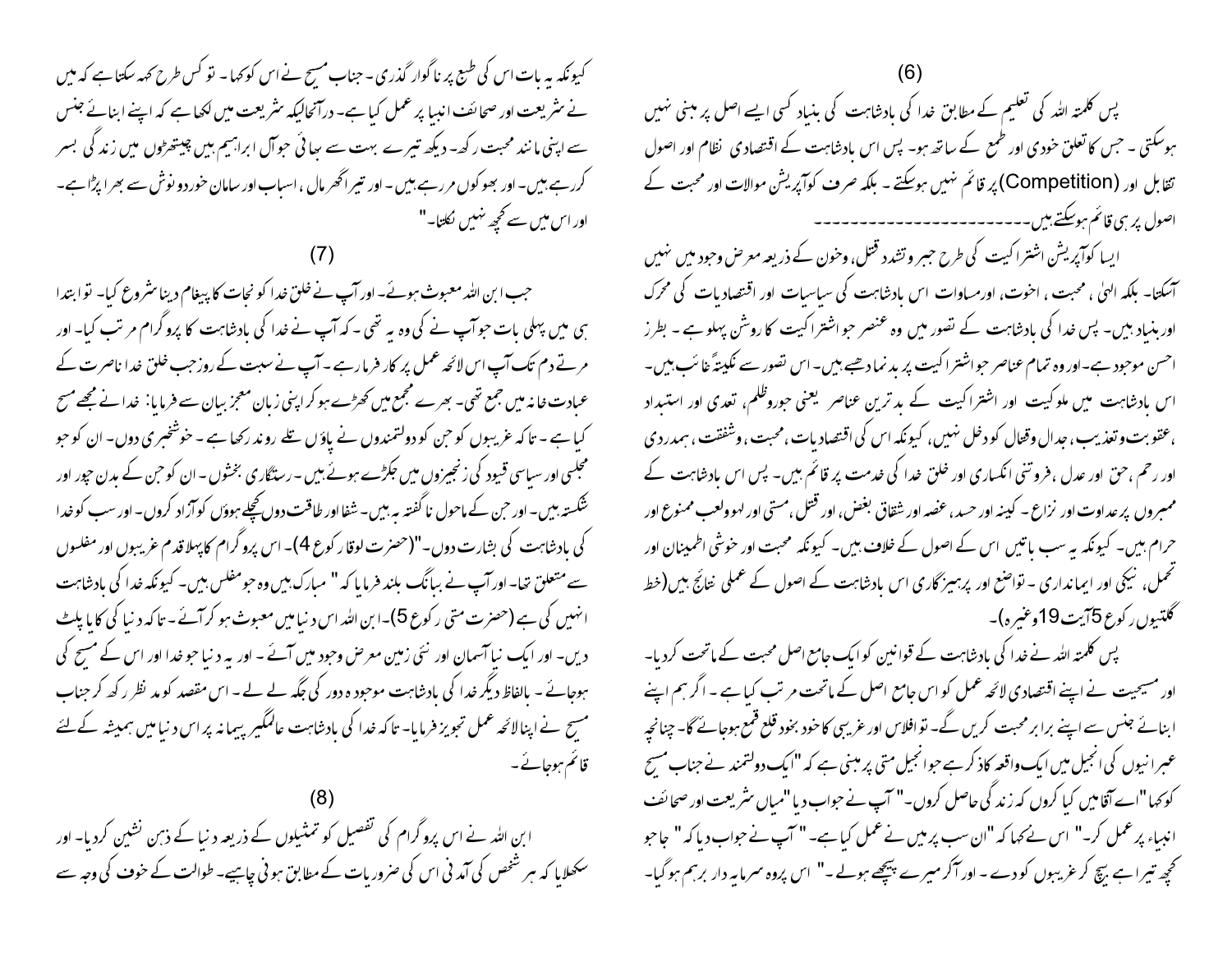مطابق انصاف سے بانٹا جائے ۔لیکن جس طرح اس تمثیل میں دیگر مزدوروں نے مالک کی منصفانہ گفتسیم پر اعتراض کیا۔ اسی طرح فی زمانہ سمرما بہ دار عربا کے حقوق تلف کرنے پر آمادہ رہتے ہیں۔ اور نہیں چاہتے کہ ان کی حاجتوں اور صرور نوں کےمطابق ان کی آمد نی ہو ۔لیکن خدا کی مرصٰی یہ ہے کہ ہر طرح کاعنیر مساویا نہ سلوک حوفطرت پر مبنی نہیں۔خدا کی بادشاہت میں سےخارج کردیاجائے کیونکہ بہ باتیں موحبودہ طرز معاسٹر ت نے سوسائٹی میں داخل کردی ہیں۔لیکن وہ فطرت کے خلاف ہیں۔خدا کی بادشاہت کاطرز معائشرت ایسا ہے ۔حب میں ہر انسا فی بچے کے لئے حبود نیامیں پیدا ہوتا ہے یہ ممکن ہوسکتا ہے کہ وہ دوسمروں کی طرح اپنے فطری قواء کے استعمال سےاعلیٰ ترین زینہ پر پہنچ سکے۔ پس خدا کی بادشاہت میں وہ دیواریں حوموحبودہ سوسائٹی نے مختلف انسانوں کے درمیان حائل کر رکھی بیں۔مسمار کردی جائینگی۔اور ہر انسان کے بچے کومساوی موقعہ دیاجا ئیگا- تاکہ اس کے مختلف فطر ی قواء مناسب ماحول میں نشوونما پا کر بنی نوع انسان کی ترقی کاموجب بنیں۔ ا یک اور تمثیل کے ذریعہ(حصرت متی ر کوع 25)۔ کلمتہ اللہ نے ہم کو بہ سبق سکھلایا ہے

کہ جس شخص کوخدا نے اعلیٰ پیما نہ پر فطری قواء عطا کئے ہیں۔اس سے خدا کی بادشاہت میں یہ امید کی جائیگی کہ وہ ان قواء کو اس طور پر استعمال کرے ۔ کہ وہ وقواء غدا کی بادشاہت کے قیام اور اس کے ممبروں کی ترقی کا باعث ہوں ۔ پس ان دو نوں تمثیلوں سے ہم یہ اخذ کرتے ہیں کہ مسیحیت کی اقتصادیات ان دو قوانین پرمنسحصر بیں کہ اول مال کی فراوا فی کے بہم پہنچانے میں ہر شخص اپنی اپنی لیاقت کے اندازے کے مطابق کام کرے - تاکہ نوع انسانی مرفہ الحال ہوجائے - اور دوم - مال کی گفسیم کے وقت ہر شخص کو اس کی صروریات کے مطابق یا نٹا جائے - ان اقتصادی قوانین پر عمل کرنے سے اعلیٰ لیاقت کے انسان اپنے قواء کو اپنی ذاتی اعراض اور منفعت کی تحصیل کی خاطر استعمال سٰہیں کریں گے۔ بلکہ ان کے قواء نوع انسا فی کی ترقی اور خوشحالی کے لئے استعمال ہوں گے بلکہ ان کے قواء ِ نوع انسانی کی ترقی اور حوشحالی کے لئے استعمال ہوں گے ۔ خدا کی بادشاہت میں اعلیٰ لیاقت کاشخص سیم وزر میں اور اد ٹی لیاقت کاشخص خاک وخاشاک میں لیٹتا نظر نہیں آئیگا۔ بلکہ اعلیٰ اور اد ٹی لیاقت کے انسان اپنی اپنی قابلیتوں کو بنی نوع انسان کی مرفہ الحال میں خرچ کریں گے ۔ تا کہ ان لیاقتوں کے مجموعی نتائج اور شرات سے ہر شخص کا گھرپھلے اور پھولے۔

میں صرف ایک تمثیل پراکتفا کرتاہوں۔آپ نے فرمایا کہ " آسمان کی بادشاہت اس گھر کے مالک کی ما نند ہے حوسویرے لکلا، تاکہ اپنے انگوری باغ میں مزدور لگائے -اور نے مزدوروں سے ایک دینار روز ٹھہرا کر ان کو اپنے باغ میں بھیج دیا۔ پھر پہر دن حیڑھے کے قریب لکل کر اس نے اوروں کو بازار میں بیکار کھڑے دیکھا۔ اور ان سے کہا " تم بھی ماغ میں چلے جاؤ۔ حبو واجب ہے کہ تم کو دوں گا -" پس وہ چلے گئے ۔ پھر اس نے دوپہر اور تیسرے پہر کے قریب نکل کرویسا ہی کیا۔اور کو ٹی گھنٹہ دن رہے پھر لکل کر اوروں کو کھڑے پایا۔ اور ان سے کہا تم کیوں یہاں تمام دن بیکار کھڑے رہے ؟ انہوں نےاس سے کہا " اس لئے کہ کسی نے ہم کو مزدوری پر نہیں لگایا۔" اس نےان سے کہا۔ تم بھی باغ میں چلے جاؤ۔ حب شام ہو ئی تو باغ کے مالک نے اپنے کار ندے سے کہا کہ " مزدوروں کو بلا اور بھچلوں سے لے کر پہلوں تک ان کومزدوری دیدے۔" حب وہ آئے۔حوٹھنٹہ بھر دن رہے لگائے گئے تھے۔ نوان کوایک ایک دینار ملا۔ حب پہلے مزدور آئے ۔ نوائهوں نے بہ سمجا کہ ہم کوزیادہ ملیگا لیکن ان کو بھی ایک ہی دینار ملا۔ تب وہ ٹھر کے مالک سے ہہ کہہ کر شکایت کرنے لگے کہ ان پیچلوں نے ایک ہی گھنٹہ کام کیا ہے - اور نونے ان کو ہمارے برابر کردیا- جنہوں نے دن بھر کا بوجھہ الٹھایا- اور سخت دھوپ سہی-" اس نے حبواب دیا-" مباں میں تیرے ساتھ بے انصافی نہیں کرتا-کیا تیرا مجھ سے ایک دینار نہیں ٹھہرا تھا؟ حو تیرا ہے اٹھالے اور چلاجا - میری مرضی ہیہ ہے کہ جتنا تجھے دیتا ہوں۔ اس پچھلے کو بھی ا تنا ہی دوں۔ کیا مجھے روا نہیں۔ کہ اپنے مال کے ساتھ حو چاہوں سو کروں؟ (حصرت متی ر کوع 20)۔

اس تمثیل میں ہم دیکھتے ہیں ۔ کہ مالک کو بیکاروں سے ہمدردی تھی۔ اور اس نے ان کو پوری مزدوری دے دی۔ کیونکہ اگروہ بیکار تھے۔ تووہ اپنے کسی قصور کی وجہ سے بیکار نہ تھے۔ بلکہ حص اسلئے بیکار تھے ۔ کہ ان کو کسی نے مزدوری پر نہ لگایاتھا- اور بیکاری کے زمانہ میں ان کی صروریات یدستور سابق تھیں۔ اور مالک نے ان کی صرور بات کےمطاقب ان کو مزدوری دی۔ دوسری بات حبو اس تمثیل سے عماں ہے وہ یہ ہے کہ ہر مزدور کے حقوق مساویانہ بین- مالک نے کہا کہ " میری مر صنی ہہ ہے کہ جتناتجھے دیتا ہوں - اس پچھلے کو بھی اتنا ہی دوں،" پس خدا کی مرصٰی یہی ہے کہ اس د نیا کی نعمتوں کی تقسیم میں سب مزدوروں کے حقوق مساویا نہ ہوں۔ اور ہر شخص کوان کی صروریات کے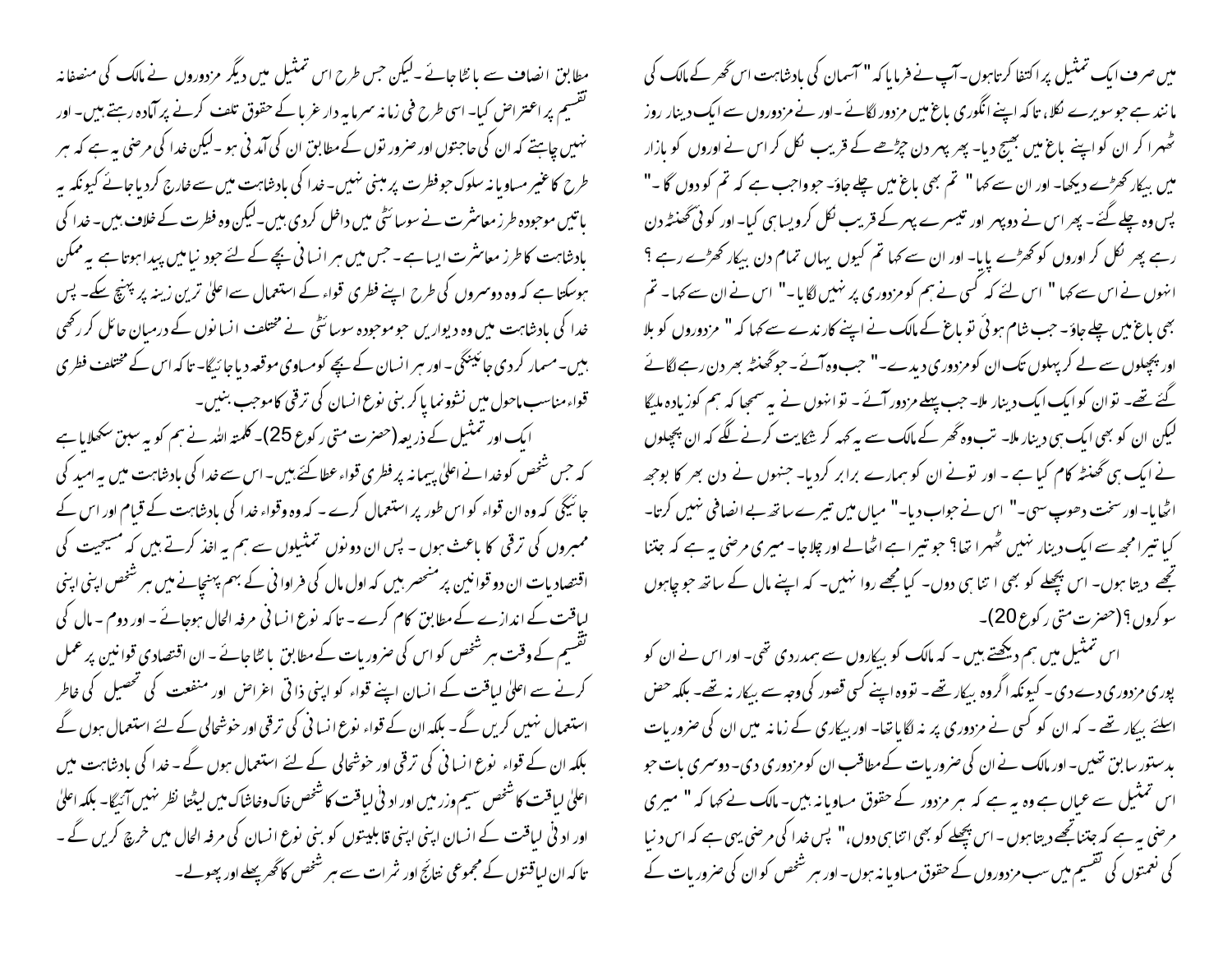ذا تی مک*لیت نہ سمجھ۔ جسٹن شہید* اور ٹر ٹولین (110ء تا 180ء) عنیر مسیحی بت پرست سمرما ہہ داروں کوکھتے ہیں کہ ہم مسیحی سب جیپزوں کومشرک رکھتے ہیں۔ پطریں کے موعظت (دوسری صدی) میں " مرقوم ہے کہ " اے سمرمایہ داروں! یاد رکھو، کہ تہارا فرص ہے کہ دوسمروں کی خدمت کرو۔ کیونکہ تہارے پاس تہاری صروریات سے کھیں زیادہ جیبریں موحود بیں۔ باد رکھو کہ حو جیبریں تہارے پاس فراوانی سے موجود ہیں۔وہ دوسمروں کے پاس نہیں ہیں۔ پس وہ چیزیں ان کو دیدو۔ کیونکہ ان کا حق رکھنا تہارے لئے سُرم کا باعث ہے ۔خدا کے انصاف اور محبت کی پیروی کرو۔ تو تہاری حماعت میں ایک شخص بھی مساج نہیں رہیگا۔" حیوتھی صدی میں مقدس آکسٹین کھتا ہے کہ " ذا تی مککیت رکھنا۔ ایک عنیر فطر ٹی حرکت ہے ۔ کیونکہ اس کی وجہ سے د نیامیں حسد ، کیبنہ ، بغض، عناد، جنگ وجدال ، گناه اور کشت وحون واقع ہوتے ہیں۔" بشپ کلیمنس اول کھتا ہے کہ "تمام د نباوی چیزیں سب کے استعمال کے لئے مشترک ہونی چاہئیں - کسی کو یہ نہیں کھنا چاہیے کہ یہ ستے میری ہے ۔ وہ جپیز تیری ہے اور فلاں جپیز اس کی ہے ۔ کیونکہ اسی سے انسانوں میں جدا ئیاں اور عدواتیں يڑئی بين-"

پس ہندوستان کی پیچیدہ مالی مثکلات اور کنجیدہ اقتصادی مسائل کو سلجھانے کا واحد ذریعہ مسیحیت کے بانی کے پاس ہے ۔ کلمتہ اللہ نے خدا کی بادشاہت کے تصور کے ذریعہ ایک ایسا لائحہ عمل ہندوستان کے سامنے پیش کردیا ہے ۔حس کا اصل الاصول محبت ہے ۔ اور اس کی علت عا ئی یہ ہے کہ ہر قسم کی خودی اور طمع کا استیصال کردیاجائے تاکہ ان کی بحائے ایثار نفسی اور ہمدردی ،حق اور عدل کا بول بالاہو۔ اور سر طرح کی درجہ بندی تفریق اور تمیز کو بیخ و بن سے اکھاڑ پہینکاجائے-تاکہ ان کی جگہ محبت احوت اور میاوات قائم ہوں۔ ان مقاصد کو حاصل کرنے کے لئے مسیحیت کے پاس محرکات بھی موحبود ہیں۔اس بادشاہت کالائحہ عمل اس بنا پر مرتب کیا گیاہے کہ ہر شخص کوآپریش (امداد یاہمی) کے اصولوں کے ماتحت اپنی لیاقت کے اندازہ کے مطابق کام کرے۔ تاکہ نوع انسا فی مرفہ الحال ہوجائے اور ہر ایک شخص کے لئے اس کی حاجتوں کے مطابق صروریات زند گی

تاریخ کلیسا میں ایسا زمانہ بھی گزراہے جب خدا کی بادشاہت کے مذکورہ بالا اقتصادی اصولوں پر عمل بھی کیا گیا۔اور اس تجربہ نے بیہ ثابت کردیا۔ کہ بیہ اصول محصٰ کتا بی اصول ہی سٰمیں بلکہ وہ عملی اصول بھی ہیں ۔ چنانچہ حب ابن اللہ نے اس د نیا سے صعود فرمایا۔ تو انجیل جلیل میں لکھا ہے کہ "سب ایماندار ایک جگہ رہتے تھے اور ساری حبیرزوں میں سٹریک تھے۔ اور اپنی جائیداد او راملاک وموال کو فروخت کرکے ہر ایک کی صرورت کے موافق گقسیم کردیا کرتے تھے۔اور ہر روز یکدل ہو کر جمع ہوا کرتے تھے اور خدا کی حمد کرتے تھے اور سب لوگوں کو عزیز تھے۔اور مومنین کی جماعت ایک دل اور ایک جان تھی۔ یہاں تک کہ کوئی شخص بھی اپنے مال کو اپنی مککیت نہ سمجھتا تھا۔ بلکہ ان کی سب حبیرزیں مشترک تھیں۔اور ان سب پر فیض عظیم تھا۔ کیونکہ اس گروہ میں سے ایک شخص محتاج نہ تھا-اس لئے کہ حو سمرما ہہ دار زمینوں پاٹھروں کے مالک تھے- وہ ان کو بیچ بیچ کر فروخت کردہ چیزوں کی قیمت لاکر رسولوں کے قدموں میں ڈال دیتے تھے۔ پھر ہر ایک کو اس کی صرورت اور احتیاج کےمطابق بانٹ دیاجاتا تھا (اعمال الرسل رکوع2 اور رکوع4)۔

بہ اشتراکیت مسیحی اصول اقتصاد بات کا نتیجہ تھی۔لیکن اس قسم کی اشتراکیت میں اور روسی اشتراکیت میں بعد المشرقین ہے۔کیونکہ اول۔اس اشتراکیت کی بنیاد مادیت، دہریت اور الحاد کی بحائے روحا نیت اور خدا کی محبت پر قائم تھی۔ دوم۔ یہ اشترا کیت انسانی محبت پر مبنی تھی نہ کہ حبیر اور تشدد پر ، کسی شخص کومجبور نہیں کیاجاتا تھا۔ کہ وہ اپنےاملاک وموال کو فروخت کرکے ہر ایک کی صرورت کے مطابق سب میں تقسیم کردے ۔ سوم۔ اس اشتراکیت کے قبام کا طریقہ پہ نہیں تھا۔ کہ سمرمایہ داروں کے خلاف منافرت کےجذبات مشتعل کئے جائیں۔ تاکہ مزدوروں کی جماعت اور سمرمایہ داروں کے طبقہ میں تصادم اور جنگ اشتراکیت کا پیش خیمہ ہوں۔ بلکہ سمرمایہ داروں نے ازراہ محبت اپنے سائیوں کی حاجتوں کو رفع کرنے کے لئے خود بخوشی خاطر اپنا مال واساب فروخت کرکے سب چیزوں کومشترک بناد یا تھا۔

اس فسم کی اشتراکیت اوائل مسیحی صدیوں میں قائم رہی۔چنانچہ بر نیاس کے خطہ (70 تا 110ء) میں ہے۔ تواپنی تمام چیزیں اپنےہم جنسوں کے ساتھ مشترک رکھ اور اپنے کسی مال کو اپنی